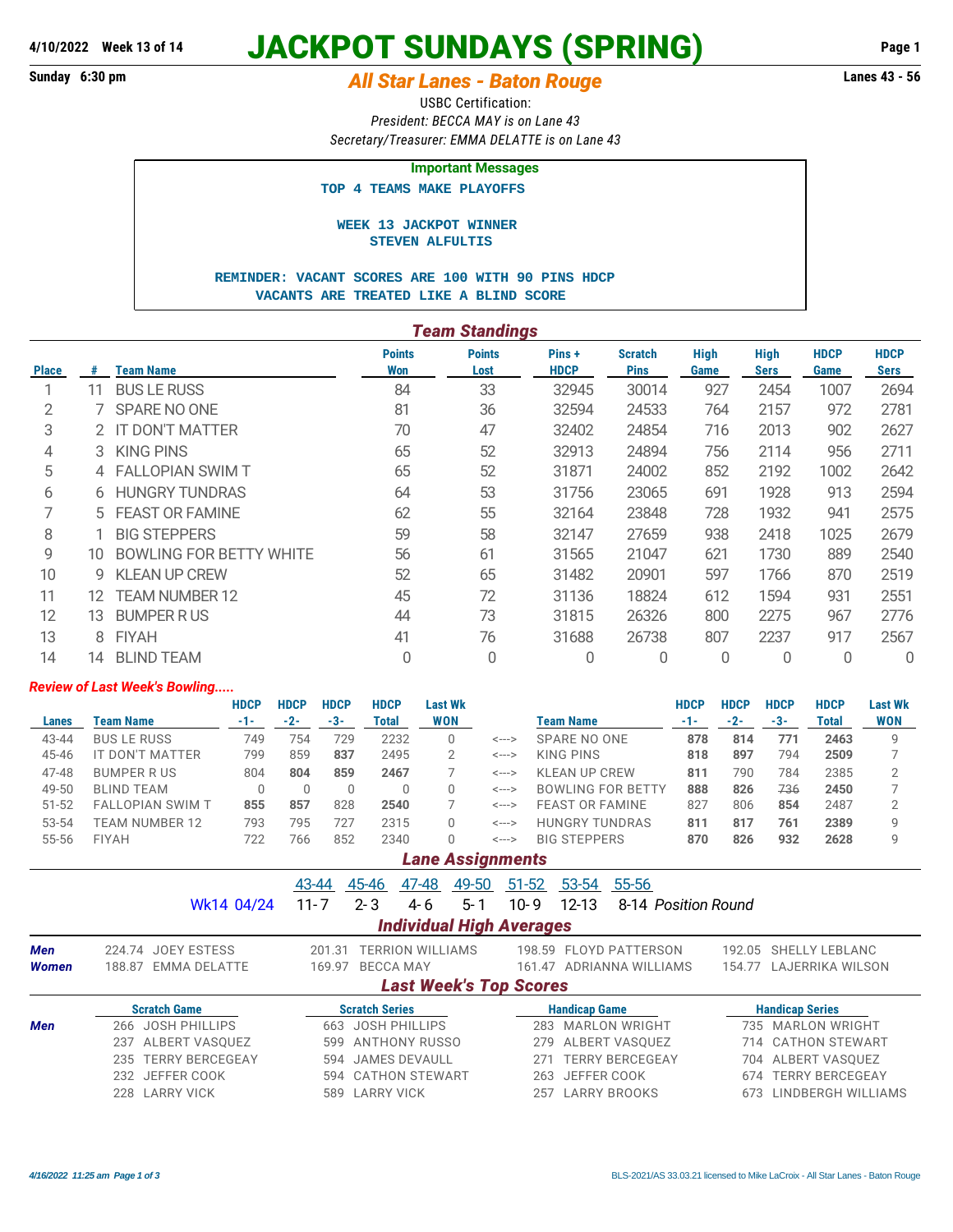|                              |                      |                                           |                                          |                       | <b>Last Week's Top Scores - Continued</b> |          |                                            |             |                      |                         |                                     |                                      |  |
|------------------------------|----------------------|-------------------------------------------|------------------------------------------|-----------------------|-------------------------------------------|----------|--------------------------------------------|-------------|----------------------|-------------------------|-------------------------------------|--------------------------------------|--|
| <b>Women</b>                 |                      | 198 ADRIANNA WILLIAMS                     |                                          |                       | 526 ADRIANNA WILLIAMS                     |          |                                            |             |                      | 243 ADRIANNA WILLIAMS   |                                     | 661 ADRIANNA WILLIAMS                |  |
|                              | 174 LAJERRIKA WILSON |                                           | 482 EMMA DELATTE<br>437 LAJERRIKA WILSON |                       |                                           |          |                                            |             |                      | 231 NIYA YOUNGBLOOD     | NIYA YOUNGBLOOD<br>661              |                                      |  |
|                              |                      | 167 EMMA DELATTE<br>155 DENICE JOHNSON    | NIYA YOUNGBLOOD<br>400                   |                       |                                           |          | 228<br>JULIE SMOLEK                        |             |                      |                         | 637                                 | JULIE SMOLEK<br>594 BONNIE KERSCH    |  |
|                              |                      | 144 NIYA YOUNGBLOOD                       | <b>DENICE JOHNSON</b><br>381             |                       |                                           |          | 224 DENICE JOHNSON<br>223 LAJERRIKA WILSON |             |                      |                         | 588                                 | <b>DENICE JOHNSON</b>                |  |
|                              |                      |                                           |                                          |                       | <b>Season High Scores</b>                 |          |                                            |             |                      |                         |                                     |                                      |  |
|                              |                      | <b>Scratch Game</b>                       |                                          | <b>Scratch Series</b> |                                           |          |                                            |             | <b>Handicap Game</b> |                         | <b>Handicap Series</b>              |                                      |  |
| Men                          |                      | 300 JOEY ESTESS                           | 747 JOEY ESTESS                          |                       |                                           |          |                                            |             | 315 GREG GREEN       |                         |                                     | 784 ALBERT VASQUEZ                   |  |
|                              |                      | 299 FLOYD PATTERSON                       |                                          |                       | 717 TERRION WILLIAMS                      |          |                                            |             | 304 ADAM BELLOCQ     |                         |                                     | 773 STEVEN ALFULTIS                  |  |
|                              |                      | 278 TERRION WILLIAMS                      |                                          |                       | 677 FLOYD PATTERSON                       |          |                                            |             | 297 KENDALE ROGERS   |                         |                                     | 767 KENDALE ROGERS                   |  |
|                              |                      | <b>GREG GREEN</b><br>277                  | <b>KENDALE ROGERS</b><br>668             |                       |                                           |          |                                            | 296         |                      | <b>RODERICK LATHERS</b> | 759                                 | ADAM BELLOCQ                         |  |
|                              |                      | <b>KENDALE ROGERS</b><br>275              | 660                                      | <b>RUDY DEBOSE</b>    |                                           |          |                                            | 289         | <b>JOEY ESTESS</b>   |                         | 756                                 | <b>MOESES HARRIS</b>                 |  |
| <b>Women</b>                 |                      | 247 EMMA DELATTE                          | 665 EMMA DELATTE                         |                       |                                           |          |                                            |             |                      | 284 ADRIANNA WILLIAMS   | 750                                 | ADRIANNA WILLIAMS                    |  |
|                              |                      | 236 ADRIANNA WILLIAMS                     |                                          |                       | 606 ADRIANNA WILLIAMS                     |          |                                            |             |                      | 278 LAJERRIKA WILSON    |                                     | 722 EMMA DELATTE                     |  |
|                              |                      | 226 LAJERRIKA WILSON                      | 558 BECCA MAY                            |                       |                                           |          |                                            | 266         | <b>EMMA DELATTE</b>  |                         | 719                                 | <b>D'AESHA CHAMBERS</b>              |  |
|                              |                      | 215 BECCA MAY                             |                                          |                       | 532 LAJERRIKA WILSON                      |          |                                            | 260         |                      | <b>D'AESHA CHAMBERS</b> | 688                                 | LAJERRIKA WILSON                     |  |
|                              |                      | 183 KAYCEE KERSCH                         |                                          |                       | 467 D'AESHA CHAMBERS                      |          |                                            |             | 253 BECCA MAY        |                         | 677                                 | DENICE JOHNSON                       |  |
|                              |                      |                                           |                                          |                       | <b>Team Rosters</b>                       |          |                                            |             |                      |                         |                                     |                                      |  |
|                              |                      |                                           |                                          |                       |                                           |          | High                                       | <b>High</b> | <b>HDCP</b>          | <b>HDCP</b>             | <b>Weekly Over Avg</b>              | <b>Weekly Over Avg</b>               |  |
| $ID#$ Sex                    |                      | <b>Name</b>                               | <b>Avg HDCP</b>                          |                       | <b>Pins Gms</b>                           |          | Game                                       | <b>Sers</b> | Game                 | <b>Sers</b>             | Game Avg +/-                        | Series Avg +/-                       |  |
| <b>1 - BIG STEPPERS</b><br>1 | M                    | <b>JAMES DEVAULL</b>                      | 183                                      | 24                    | 7147                                      | 39       | 245                                        | 653         | 272                  | 722                     | $206 - 182 = 24$                    | $594 - 546 = 48$                     |  |
| $\mathbf{2}$                 | M                    | <b>TORRY WILLIAMS</b>                     | 150                                      | 54                    | 2564                                      | 17       | 202                                        | 518         | 261                  | 695                     |                                     |                                      |  |
| 3                            | M                    | <b>CATHON STEWART</b>                     | 167                                      | 38                    | 6545                                      | 39       | 234                                        | 594         | 283                  | 714                     | $214 - 165 = 49$                    | 594 - 495=99                         |  |
| $\overline{4}$               | M                    | <b>TERRION WILLIAMS</b>                   | 201                                      | 8                     | 7247                                      | 36       | 278                                        | 717         | 287                  | 744                     |                                     |                                      |  |
| 67                           | M                    | <b>JOSH PHILLIPS</b>                      | 220                                      | 0                     | 1325                                      | 6        | 276                                        | 663         |                      |                         | $266 - 220 = 46$                    | $663 - 660=3$                        |  |
|                              |                      | <b>2 - IT DON'T MATTER</b>                |                                          |                       |                                           |          |                                            |             |                      |                         |                                     |                                      |  |
| 5                            | M                    | <b>MARLON WRIGHT</b>                      | 146                                      | 57                    | 5694                                      | 39       | 222                                        | 552         | 283                  | 735                     | $222 - 142 = 80$                    | $552 - 426 = 126$                    |  |
| 6                            | M                    | <b>JOHN WILLIAMS</b>                      | 170                                      | 36                    | 6633                                      | 39       | 221                                        | 591         | 253                  | 705                     | $188 - 170 = 18$                    | $501 - 510 = -9$                     |  |
| 7                            | M                    | <b>DIMITRI COMAGER</b>                    | 166                                      | 39                    | 5978                                      | 36       | 228                                        | 574         | 270                  | 715                     | $162 - 167 = -5$                    | $467 - 501 = -34$                    |  |
| 8                            | M                    | <b>BRIAN ROBINSON</b>                     | 155                                      | 49                    | 6081                                      | 39       | 202                                        | 514         | 246                  | 656                     | $154 - 157 = -3$                    | $429 - 471 = -42$                    |  |
| 3 - KING PINS<br>10          | M                    | <b>MOESES HARRIS</b>                      | 138                                      | 64                    | 5400                                      | 39       | 201                                        | 552         | 269                  | 756                     | $133 - 139 = -6$                    | $380 - 417 = -37$                    |  |
| 11                           | M                    | <b>GREG GREEN</b>                         | 175                                      | 31                    | 6843                                      | 39       | 277                                        | 626         | 315                  | 740                     | 192 - 175 = 17                      | $526 - 525 = 1$                      |  |
| 12                           | M                    | ALBERT VASQUEZ                            | 165                                      | 40                    | 5957                                      | 36       | 237                                        | 631         | 283                  | 784                     | $237 - 163 = 74$                    | $578 - 489 = 89$                     |  |
| $\overline{9}$               | M                    | <b>CEDRIC BUCKNER</b>                     | 160                                      | 45                    | 6265                                      | 39       | 219                                        | 541         | 265                  | 679                     | $190 - 160 = 30$                    | $482 - 480 = 2$                      |  |
|                              |                      | <b>4 - FALLOPIAN SWIM T</b>               |                                          |                       |                                           |          |                                            |             |                      |                         |                                     |                                      |  |
| 13                           | M                    | ARIEL LONGCOP                             | 182                                      | 25                    | 4743                                      | 26       | 232                                        | 590         | 259                  | 671                     | $221 - 182 = 39$                    | $557 - 546 = 11$                     |  |
| 14                           | M                    | ROBERT HUSK                               | 170                                      | 36                    | 3574                                      | 21       | 215                                        | 552         | 248                  | 632                     |                                     |                                      |  |
| 15                           | M                    | <b>STEVEN ALFULTIS</b>                    | 156                                      | 48                    | 4836                                      | 31       | 214                                        | 596         | 272                  | 773                     | $179 - 155 = 24$                    | $483 - 465 = 18$                     |  |
| 16<br>72                     | M<br>M               | <b>LOGAN ENGLISH</b><br><b>LARRY VICK</b> | 90<br>bk184                              | 108<br>23             | 2975<br>1201                              | 33<br>6  | 120<br>244                                 | 309<br>612  | 230                  | 640                     | $113 - 89 = 24$<br>$228 - 184 = 44$ | $296 - 267 = 29$<br>$589 - 552 = 37$ |  |
|                              |                      | <b>5 - FEAST OR FAMINE</b>                |                                          |                       |                                           |          |                                            |             |                      |                         |                                     |                                      |  |
| 17                           | W                    | <b>JULIE SMOLEK</b>                       | 108                                      | 91                    | 4247                                      | 39       | 146                                        | 378         | 235                  | 657                     | $136 - 107 = 29$                    | $361 - 321 = 40$                     |  |
| 18                           | M                    | DAVE WELLER                               | 159                                      | 45                    | 5757                                      | 36       | 211                                        | 553         | 258                  | 691                     | 180 - 159 = 21                      | $492 - 477 = 15$                     |  |
| 19                           | M                    | <b>LARRY BROOKS</b>                       | 159                                      | 45                    | 5740                                      | 36       | 219                                        | 540         | 268                  | 687                     | $211 - 158 = 53$                    | $505 - 474 = 31$                     |  |
| 20                           | M                    | CHAD SMOLEK                               | 182                                      | 25                    | 7116                                      | 39       | 255                                        | 648         | 284                  | 729                     | $192 - 183 = 9$                     | $508 - 549 = -41$                    |  |
| 57                           | M                    | <b>CHUCK WEIL</b>                         | bk186                                    | 21                    | 541                                       | 3        | 211                                        | 541         |                      |                         |                                     |                                      |  |
|                              |                      | <b>6 - HUNGRY TUNDRAS</b>                 |                                          |                       |                                           |          |                                            |             |                      |                         |                                     |                                      |  |
| 21                           | M                    | <b>BEN GAUDIN</b>                         | 125                                      | 76                    | 4911                                      | 39       | 164                                        | 445         | 237                  | 633                     | $128 - 126 = 2$                     | $354 - 378 = -24$                    |  |
| 22                           | M                    | <b>TREY GAUDIN</b>                        | 127                                      | 74                    | 4986                                      | 39       | 181                                        | 447         | 254                  | 666                     | 148 - 128 = 20                      | $377 - 384 = -7$                     |  |
| 23<br>24                     | M<br>M               | <b>BRAD LAVERGNE</b><br>SHELLY LEBLANC    | 146<br>192                               | 57<br>16              | 4976<br>7490                              | 34<br>39 | 208<br>238                                 | 518<br>651  | 268<br>255           | 698<br>702              | $150 - 146 = 4$<br>192 - 192=0      | $563 - 576 = -13$                    |  |
| 7 - SPARE NO ONE             |                      |                                           |                                          |                       |                                           |          |                                            |             |                      |                         |                                     |                                      |  |
| 25                           | M                    | <b>RODERICK LATHERS</b>                   | 171                                      | 35                    | 6693                                      | 39       | 259                                        | 640         | 296                  | 751                     | $172 - 172 = 0$                     | $471 - 516 = -45$                    |  |
| 26                           | M                    | <b>TERRY BERCEGEAY</b>                    | 171                                      | 35                    | 6179                                      | 36       | 235                                        | 566         | 271                  | 674                     | $235 - 170 = 65$                    | $566 - 510 = 56$                     |  |
| 27                           | W                    | ADRIANNA WILLIAMS                         | 161                                      | 44                    | 6136                                      | 38       | 236                                        | 606         | 284                  | 750                     | $198 - 160 = 38$                    | $526 - 480 = 46$                     |  |
| 28                           | M                    | <b>EUGENE JACKSON</b>                     | 178                                      | 28                    | 535                                       | 3        | 199                                        | 535         |                      |                         |                                     |                                      |  |
| 59                           | W                    | <b>D'AESHA CHAMBERS</b>                   | 121                                      | 80                    | 4362                                      |          | 36 176                                     | 467         | 260                  | 719                     | $111 - 122 = -11$                   | $318 - 366 = -48$                    |  |

**4/10/2022 Week 13 of 14 JACKPOT SUNDAYS (SPRING) Page 2**